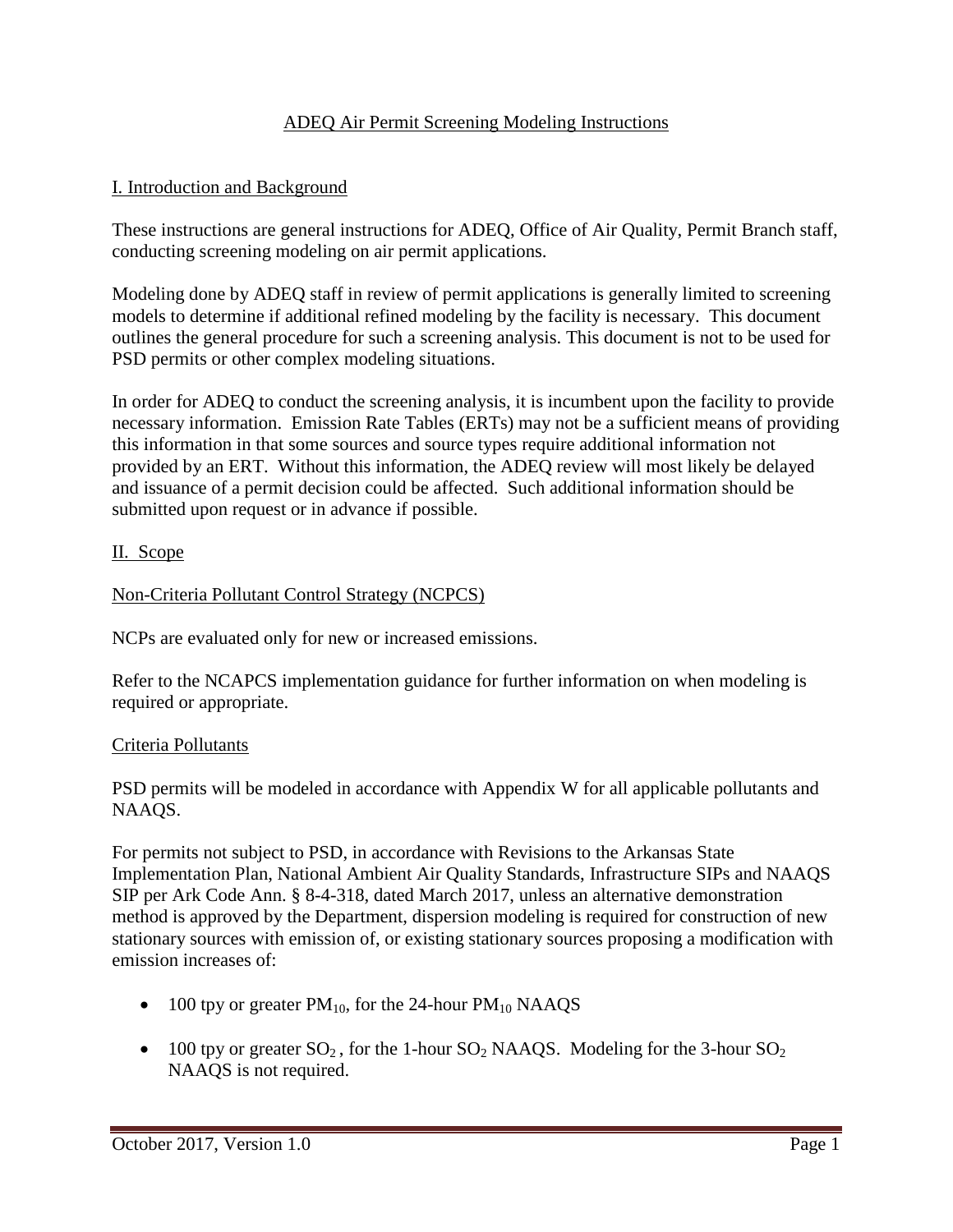• 100 tpy or greater  $NO_x$ , for the 1-hour  $NO_2$  NAAQS. Modeling for the annual  $NO_2$ NAAQS is not required.

An emission increase is based on the differences between the sum of the proposed permitted rates for all emission units and the sum of previously permitted emission rates for all units.

# III. Screening Procedures

- Model concentrations starting at the facility fence line, if the fence line information has been provided. Otherwise model without consideration of a fence line. Receptors should be spaced every 50 meters along the fence line and receptors located outside the fence line should be spaced 50 m out to 1.0 km and 100 m thereafter (or keep the 50 m spacing).
	- o If fence line concentrations indicate a potential issue with non criteria pollutant impacts, consideration of (unfenced) property lines and areas where there will be no impact on human health can be considered. Generally, all facility property can be excluded from the model if there is no general access by the public. Other impacted areas, such as roads, rivers and other uninhabited property can be excluded as on a case by case basis.
- Include all terrain. The preferred terrain data is data from the National Elevation Dataset (NED). Other non-preferred sources of terrain data may include the Shuttle Radar Topography Mission (SRTM) and Digital Elevation Models (DEM). Use of nonpreferred terrain requires Air Division approval and is on a case-by-case basis when such use can be demonstrated to be necessary.
- Model with no downwash.
- Model all emission sources at the facility, not including insignificant activities, including permitted unpaved/paved roads at paper mills, wood products facilities, power plants and quarries/mining or other facilities, as appropriate.
- Emergency generators and fire pumps do not need to be included in the model. This does not include engines used for peak shaving, load sharing or other non emergency power generation scenarios
- For criteria pollutants:
	- o If using one year of met data, use highest results.
	- o If using 5 years of met data, use the NAAQS averaging times as processed by the model software.
	- o Add appropriate background to model results
- For Non-Criteria Pollutants:
	- o If using one year of met data, use highest results.
	- o If using 5 years of met data, use 2nd high (highest of 2nd highest values).
	- o There are no background levels to consider for non-criteria pollutants.
- Concentration results flagged as containing calm or missing hours should not be excluded from the results. AERMOD accounts for calm and missing hours.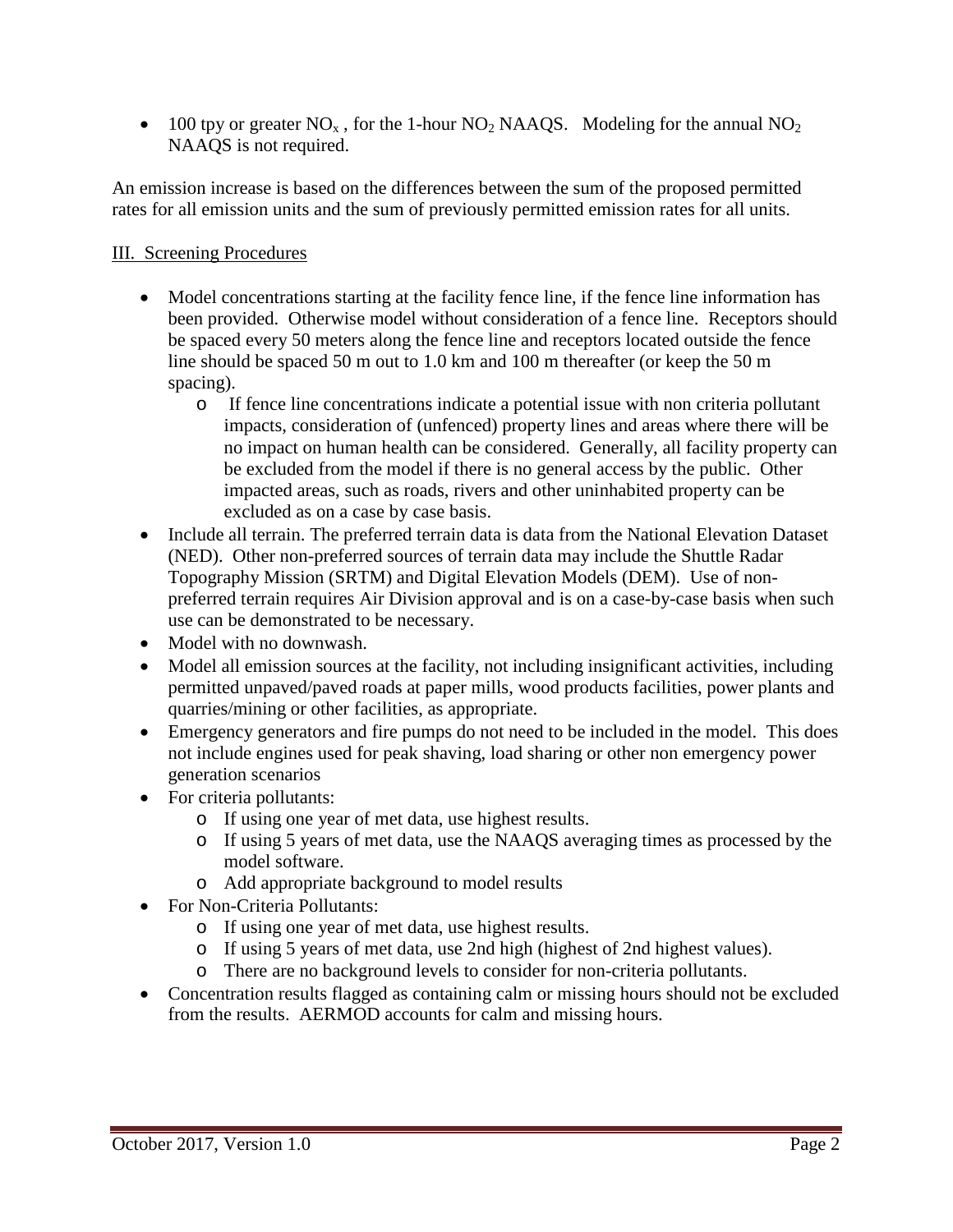#### IV. Meteorological Data

Meteorological data sets are available online from ADEQ. Data will be updated every 5 years and announced 3 months in advance of the effective date to use the data. Any applications received after the effective date should use the new data set. Pending applications will use the data in effect at the time of application receipt unless otherwise approved by ADEQ. Use of ADEQ data is not required, but the effective time periods must be met.

Base elevations for stations are as follows:

| Location                                 | <b>Base</b><br>Elevation (m) |
|------------------------------------------|------------------------------|
| Little Rock Adams Field 723403 13963     | 78.6                         |
| Fort Smith Regional Airport 723440 13964 | 136.9                        |
| Shreveport Regional Airport 722480 13957 | 77 4                         |

Land Use Parameters are obtained by using USGS land use maps, 30 degree sectors, the location of the surface observation station and are generated by AERSURFACE.

## V. Refined Modeling

If these screening procedures indicate a possible problem, i.e. if the predicted concentrations are above established thresholds, a refined analysis may be needed. This is usually conducted by the permittee.

Though not specifically addressed in these instructions, refined modeling should:

- Include all downwash,
- Include insignificant activities,
- Include background. Background values should be determined on a case by case basis depending on the pollutant and the location and the history of monitoring data (not only the latest year).
- Not use the 20-D rule to exclude sources. See permit guidance manual for more information.

#### VI. Documentation/Files

The permit file should include printouts of the source parameters used in the model as well as a summary of the results. These generally can be found in the input file and summary table of the output file.

Electronic files should be saved on the e: drive. These files should include all site specific input files that include source parameters and building parameters.